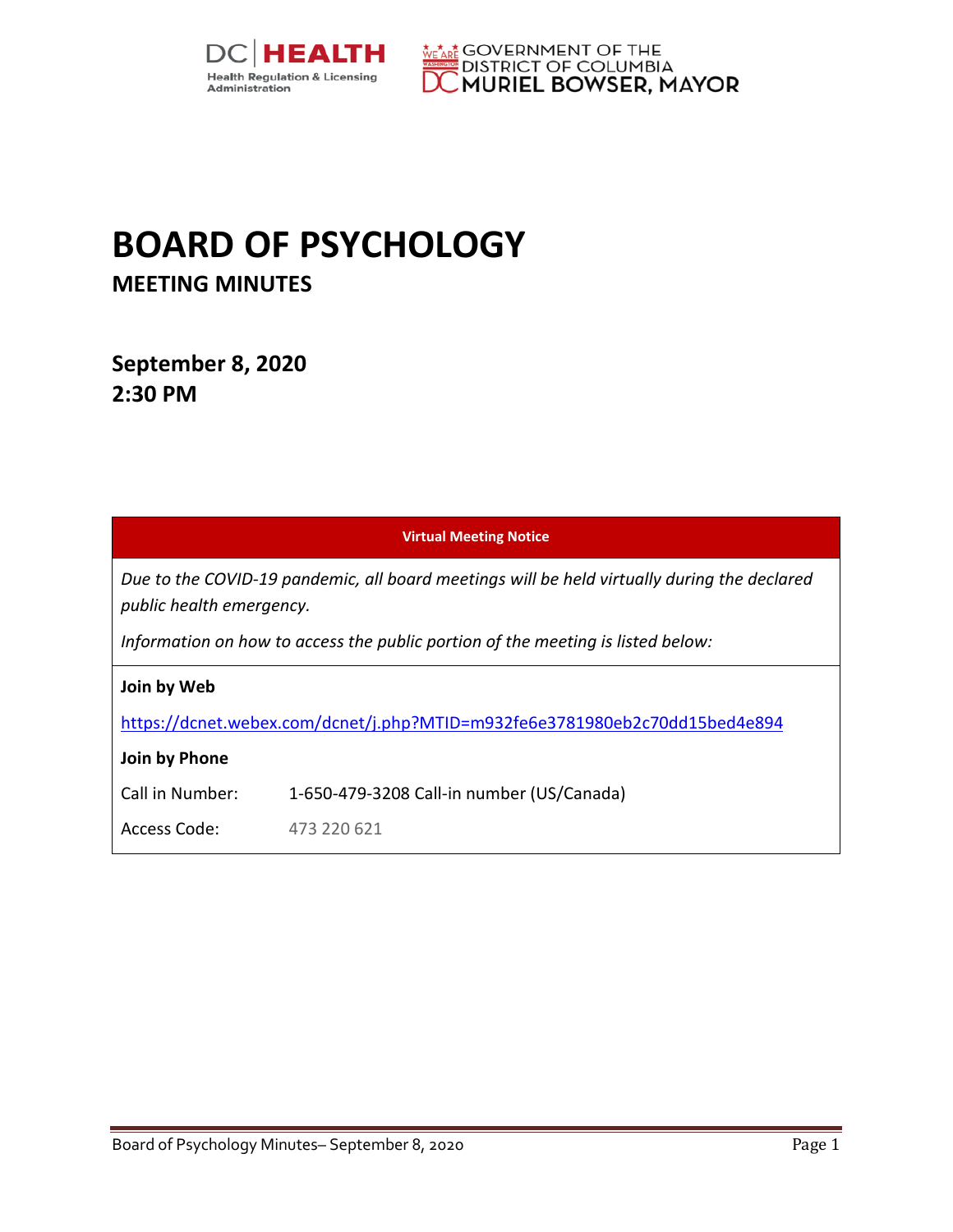



## **OPEN SESSION MINUTES SEPTEMBER 8, 2020**

## **Call to Order: 2:38pm**

|            | <b>Roll Call:</b>                                              |  |
|------------|----------------------------------------------------------------|--|
|            | <b>Board Members:</b>                                          |  |
|            | Anthony Jimenez, PhD - Chairperson                             |  |
|            | Eric Jones, PhD- Board Member                                  |  |
|            | Joette James, PhD- Board Member                                |  |
|            | Louis Hamilton Ferguson- Consumer Member                       |  |
|            |                                                                |  |
|            | <b>Board Members Absent:</b>                                   |  |
|            | Teresa Grant, PhD- Board Member                                |  |
|            | <b>HRLA Staff</b>                                              |  |
|            | Aisha Nixon, Executive Director                                |  |
|            | Fatima Abby, Health Licensing Specialist                       |  |
|            | Panravee Vongjaroenrat, Board Attorney                         |  |
|            | Deb Moss, Board Investigator                                   |  |
|            | Gregory Scurlock, Compliance Officer                           |  |
| OS-0908-01 | <b>Approval of the Agenda</b>                                  |  |
|            |                                                                |  |
|            | <b>Board Action:</b>                                           |  |
|            | Acceptance of the September 8, 2020 Open Session Agenda.       |  |
|            |                                                                |  |
|            | <b>Motion:</b>                                                 |  |
|            | Motion made by Eric Jones to accept the September 8, 2020 Open |  |
|            | Session Agenda with addendum. Seconded by Dr. Joette James.    |  |
|            |                                                                |  |
|            | Dr. Anthony Jimenez, Dr. Joette James, Mr. Louis. Hamilton     |  |
|            | Ferguson and Dr. Eric Jones voted in favor of the motion. The  |  |
|            | motion passed unanimously.                                     |  |
| OS-0908-02 | <b>BOARD/DEPARTMENT'S REPORT</b>                               |  |
|            |                                                                |  |
|            | <b>EXECUTIVE DIRECTOR'S REPORT</b>                             |  |
|            | Ms. Aisha Nixon gave updates on the following items:           |  |
|            | Licensure Census: There are 1569 licensed psychologists and    |  |
|            | psychology associates [1404 licensed psychologists and 165     |  |
|            | licensed psychology associates].                               |  |
|            | The Health Regulation and Licensing Administration (HRLA) has  |  |
|            | recently gone under realignment. Ms. Ericka Walker has been    |  |
|            | hired as the Executive Director for several of the Allied and  |  |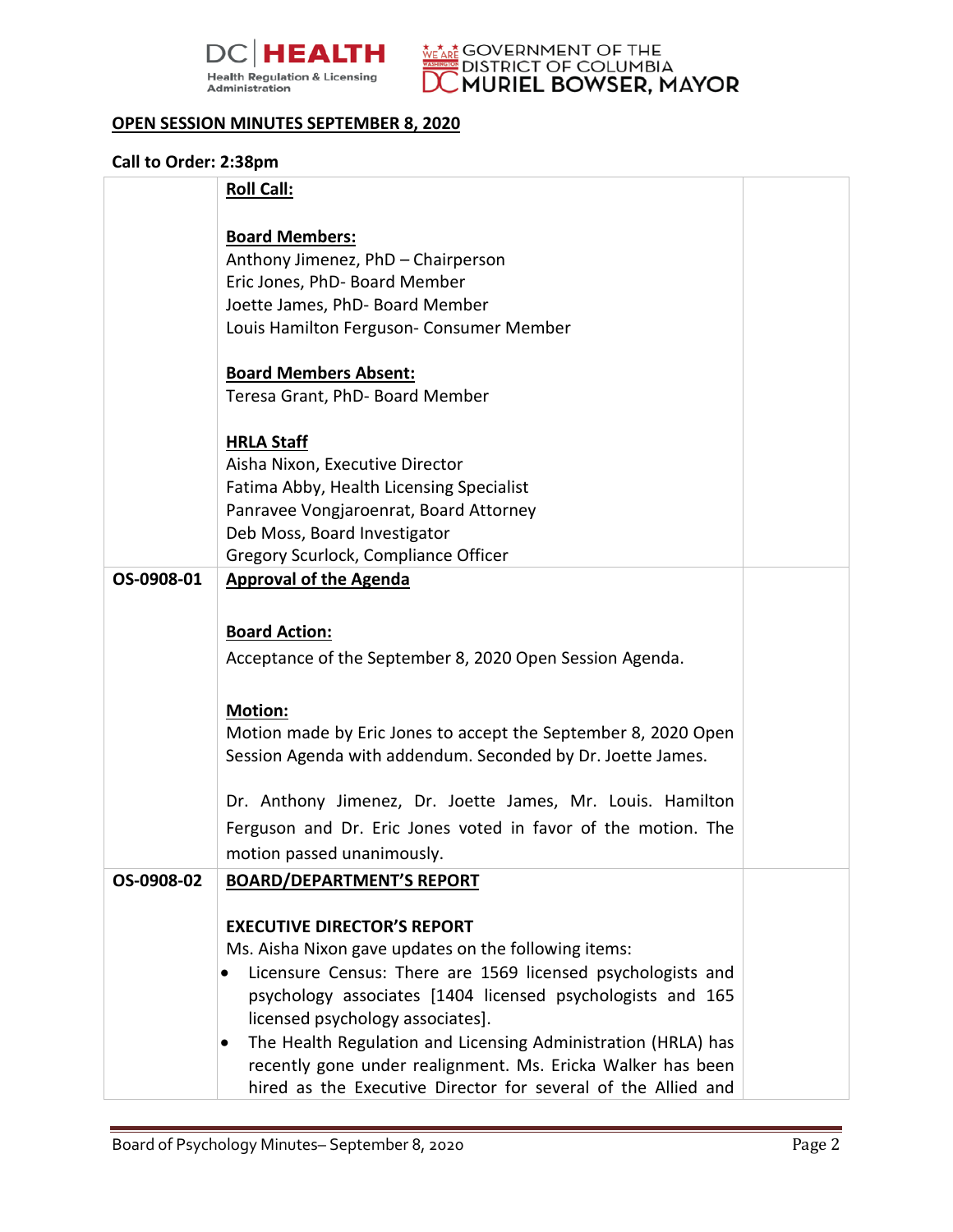

## **EALTH** MEAR GOVERNMENT OF THE MURIEL BOWSER, MAYOR

Behavioral Health Boards (ABHB) and will be taking half of the ABHB. The Board of Psychology will remain with Ms. Nixon.

|            | Ms. Panravee Vongjaroenrat, Board Attorney, has been<br>$\circ$<br>promoted and will no longer be under the Board of<br>Psychology. The Legal Department has not assigned a new<br>attorney to this Board yet. Another temporary attorney will<br>be covering the November Board meeting.<br>The Psychology Subcommittee Meeting (were working on<br>$\circ$<br>implementing and updating new/old regulations) will be<br>placed on hold until a permanent attorney is assigned.<br>ASPPB 60 <sup>th</sup> Annual Meeting of Delegates will be held online on<br>٠<br>October 16-17, 2020. The registration fee is \$50.<br>ASPBB and PSYPACT Commission met with the Deputy Mayor,<br>$\bullet$<br>Mr. Turnage, Senior Deputy Director, Dr. Lewis and Executive<br>Director regarding PSYPACT. DC Health presented its concerns<br>related to adoption of PSYPACT. Deputy Mayor Turnage<br>requested that the commission respond in writing to the<br>concerns outlined by DC Health. |  |
|------------|----------------------------------------------------------------------------------------------------------------------------------------------------------------------------------------------------------------------------------------------------------------------------------------------------------------------------------------------------------------------------------------------------------------------------------------------------------------------------------------------------------------------------------------------------------------------------------------------------------------------------------------------------------------------------------------------------------------------------------------------------------------------------------------------------------------------------------------------------------------------------------------------------------------------------------------------------------------------------------------|--|
|            | <b>BOARD ATTORNEY'S REPORT</b>                                                                                                                                                                                                                                                                                                                                                                                                                                                                                                                                                                                                                                                                                                                                                                                                                                                                                                                                                         |  |
|            | AAG Vongjaroenrat said her farewell to the Board and thank<br>them, as she is no longer their official attorney. The Board shared<br>their gratitude and appreciation of her time.<br>AAG Vongjaroenrat is now assigned to work on revising the<br>$\bullet$<br>Health Occupation Revision Act (HORA) and reminded the Board<br>to think on whether or not they want to regulate the I/O<br>Psychologist and whether to adopt the definition of practice on<br>ASPPB Model Act.                                                                                                                                                                                                                                                                                                                                                                                                                                                                                                        |  |
|            | <b>CHAIRPERSON'S REPORT</b>                                                                                                                                                                                                                                                                                                                                                                                                                                                                                                                                                                                                                                                                                                                                                                                                                                                                                                                                                            |  |
|            | Dr. Jimenez will share his personal and professional input<br>٠<br>regarding PSYPACT with the Board Executive Director and Senior<br>Deputy Director.                                                                                                                                                                                                                                                                                                                                                                                                                                                                                                                                                                                                                                                                                                                                                                                                                                  |  |
| OS-0908-03 | <b>Open Session Minutes</b>                                                                                                                                                                                                                                                                                                                                                                                                                                                                                                                                                                                                                                                                                                                                                                                                                                                                                                                                                            |  |
|            | <b>Board Action:</b><br>Consideration of the Open Session minutes from the July 14, 2020<br>meeting.<br><b>Motion:</b><br>Motion made by Dr. Eric Jones to approve the September 8, 2020                                                                                                                                                                                                                                                                                                                                                                                                                                                                                                                                                                                                                                                                                                                                                                                               |  |
|            | Open Session Agenda. Seconded by Joette James.                                                                                                                                                                                                                                                                                                                                                                                                                                                                                                                                                                                                                                                                                                                                                                                                                                                                                                                                         |  |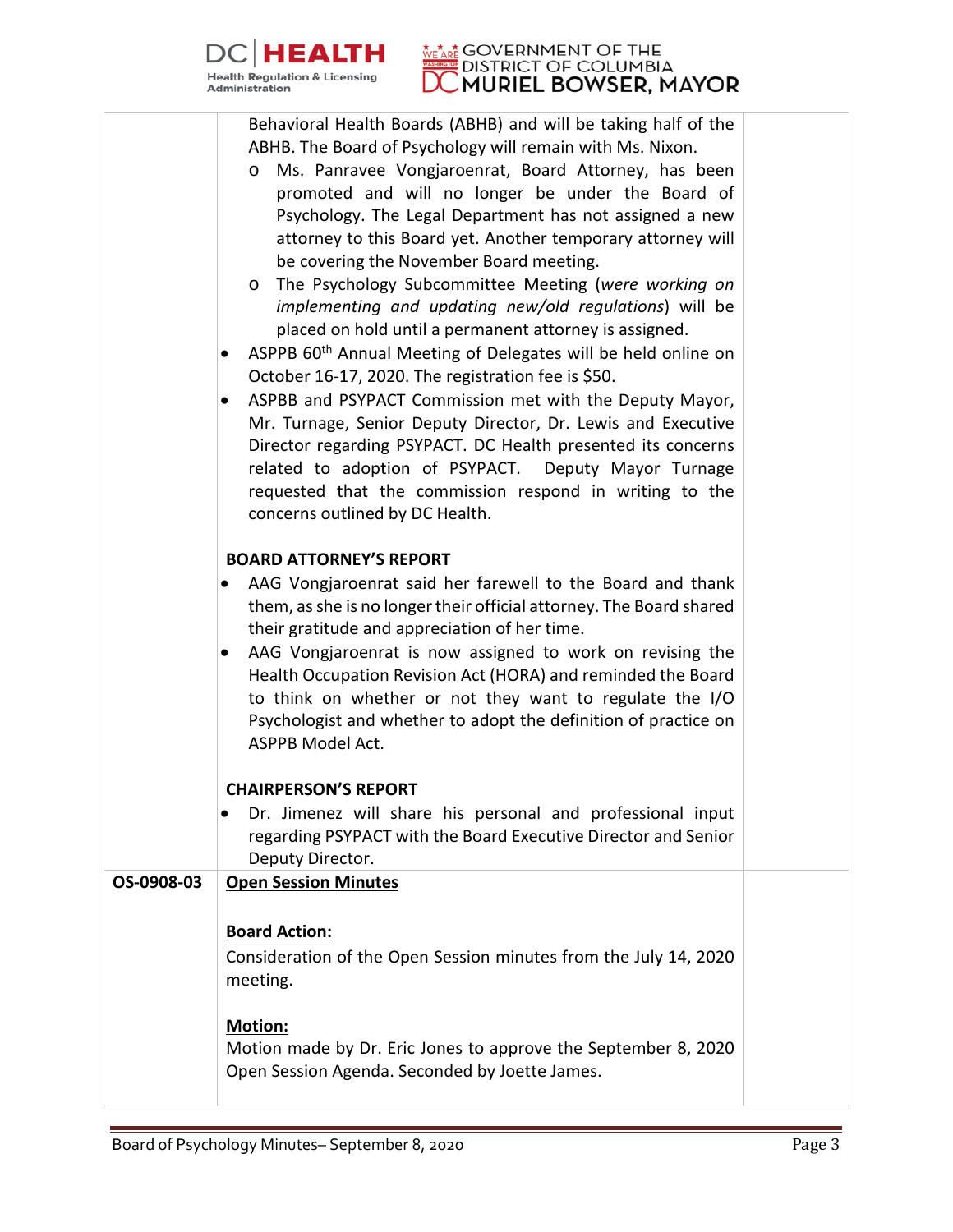



|            | Dr. Anthony Jimenez, Dr. Joette James, Mr. Louis. Hamilton<br>Ferguson and Dr. Eric Jones voted in favor of the motion. The                                                                                                                                                                                                                                                                              |  |
|------------|----------------------------------------------------------------------------------------------------------------------------------------------------------------------------------------------------------------------------------------------------------------------------------------------------------------------------------------------------------------------------------------------------------|--|
|            | motion passed unanimously.                                                                                                                                                                                                                                                                                                                                                                               |  |
| OS-0908-04 | The Examination for Professional Practice in Psychology (EPPP)-                                                                                                                                                                                                                                                                                                                                          |  |
|            | <b>Board's Policy Statement- Licensure Requirements</b>                                                                                                                                                                                                                                                                                                                                                  |  |
|            | <b>Board Action:</b><br>The Board is to review the revised drafted Policy Statement<br>regarding the enhanced EPPP (Part 1 & 2).                                                                                                                                                                                                                                                                         |  |
|            | Background:<br>ASPPB have delayed the initial launch to November 2020 to<br>accommodate all the Early Adopting jurisdictions. The Board voted<br>on a policy guidance on passage of the examination for<br>professional practice of psychology (EPPP- Part 1 and 2) on May<br>12, 2020.                                                                                                                  |  |
|            | Members of the public had questions and requests regarding<br>whether or not the enhanced EPPP (Part 1 & 2) will be required<br>from applicants by endorsement and from applicants (including by<br>Examination) who have taken the exam prior to the ASPPB<br>launching exam date but applying for the first psychology license<br>in DC.                                                               |  |
|            | The Board needed to make clarification on the initial EPPP policy<br>statement regarding the EPPP 2. The Board stated that all<br>examination applicants who are seeking a license in DC are<br>required to take both parts (EPPP 1 & EPPP 2). Applicant who<br>apply by endorsement that graduate on or after November 1,<br>2020 (EPPP 2 Effective Date) is required to take the both<br>examinations. |  |
|            | In July 2020, the Board voted to require all application by<br>examination to take the enhanced EPPP and in addition, anyone<br>(including application via endorsement) who graduated after<br>November 1, 2020 will need to take the enhanced EPPP exam.<br>A revised policy statement is included for Board's review and<br>decision.                                                                  |  |
|            | <b>Motion:</b><br>Motion made by Dr. Eric Jones to approve the updated policy<br>statement and implementation of emergency/proposed regulation<br>to adopt it. Seconded by Joette James.                                                                                                                                                                                                                 |  |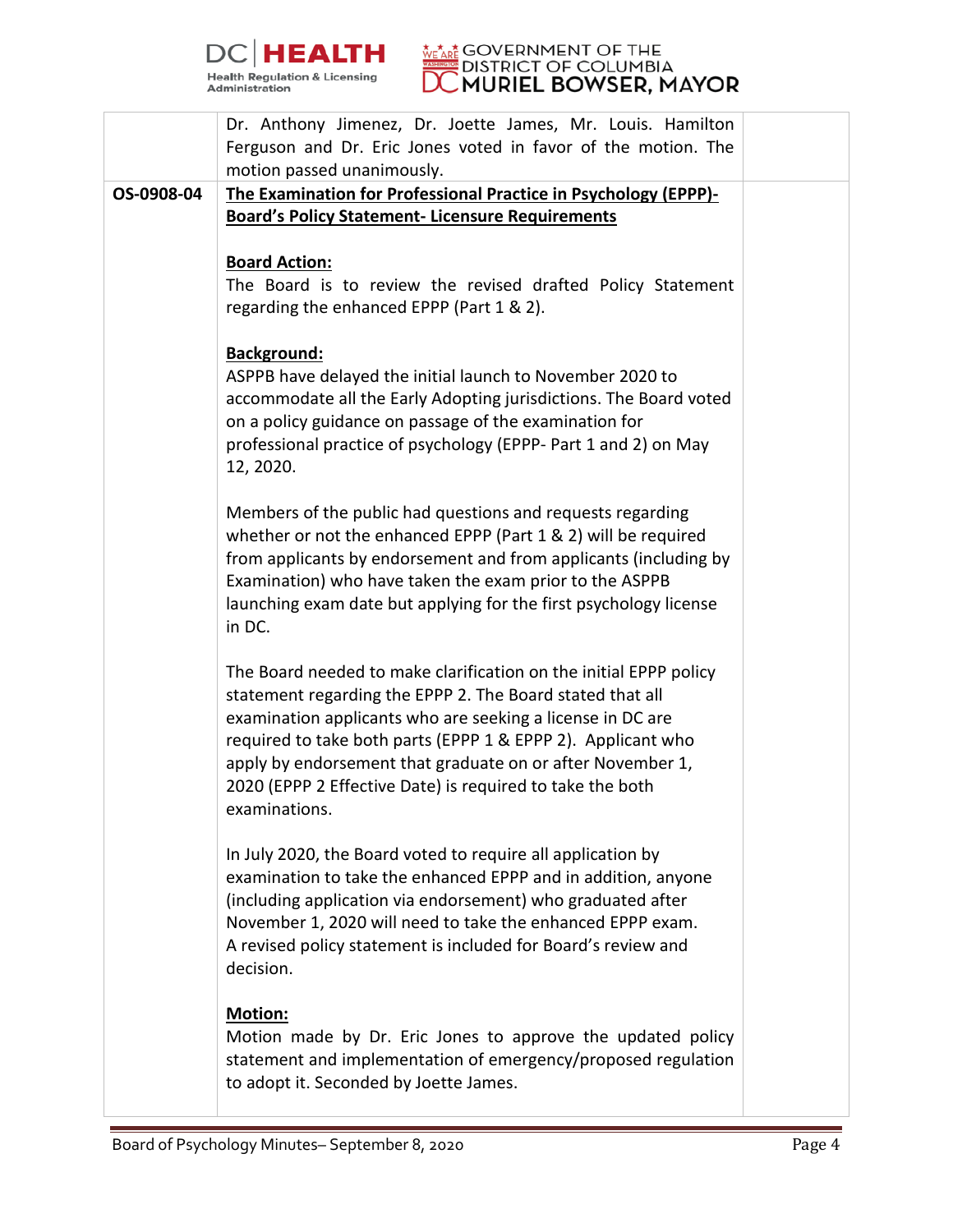



|            | Dr. Anthony Jimenez, Dr. Joette James, Mr. Louis. Hamilton<br>Ferguson and Dr. Eric Jones voted in favor of the motion. The                                                                                                                                                                                                                                                                               |  |
|------------|-----------------------------------------------------------------------------------------------------------------------------------------------------------------------------------------------------------------------------------------------------------------------------------------------------------------------------------------------------------------------------------------------------------|--|
|            | motion passed unanimously.                                                                                                                                                                                                                                                                                                                                                                                |  |
| Addendum   | <b>Emergency Rulemaking for Continuing Education Live</b><br><b>Requirements</b>                                                                                                                                                                                                                                                                                                                          |  |
|            | The Board is to determine whether or not to waive the live<br>interactive webinar continuing education and tele-supervision of<br>immediate supervision during the public health emergency or<br>allow the Board to suspend this rule as it's fit such as during the<br>public health emergency.                                                                                                          |  |
|            | Motion:<br>Motion made by Dr. Joette James to amend the regulations to give<br>the Board the authority to modify, approve or suspend the<br>continuing education requirements as needed due to certain<br>circumstances and to change the definition of immediate<br>supervision, and make it similar to the Board Policy Statement on<br>Tele-Psychology and Remote Supervision. Seconded by Eric Jones. |  |
|            | Dr. Anthony Jimenez, Dr. Joette James, Mr. Louis. Hamilton<br>Ferguson and Dr. Eric Jones voted in favor of the motion. The<br>motion passed unanimously.                                                                                                                                                                                                                                                 |  |
| OS-0908-05 | <b>Motion to Close</b>                                                                                                                                                                                                                                                                                                                                                                                    |  |
|            | <b>Board Action:</b><br>To go into closed session to discuss confidential matters as<br>permitted in DC Official Code § 2-575(b).                                                                                                                                                                                                                                                                         |  |
|            | Background:<br>Upon conclusion of the open session meeting pursuant to the DC<br>Official Code 2-575B and for the purposes set forth therein, the<br>Board moved into the closed executive session portion of the<br>meeting to consult with the Board attorney, discuss disciplinary<br>matters and hear reports concerning violations of the law or<br>regulations.                                     |  |
|            | <b>Motion:</b><br>Motion made by Dr. Eric Jones to close the open session meeting.<br>Seconded by Joette James.                                                                                                                                                                                                                                                                                           |  |
|            | Dr. Anthony Jimenez, Dr. Joette James, Mr. Louis. Hamilton<br>Ferguson and Dr. Eric Jones voted in favor of the motion. The<br>motion passed unanimously.                                                                                                                                                                                                                                                 |  |